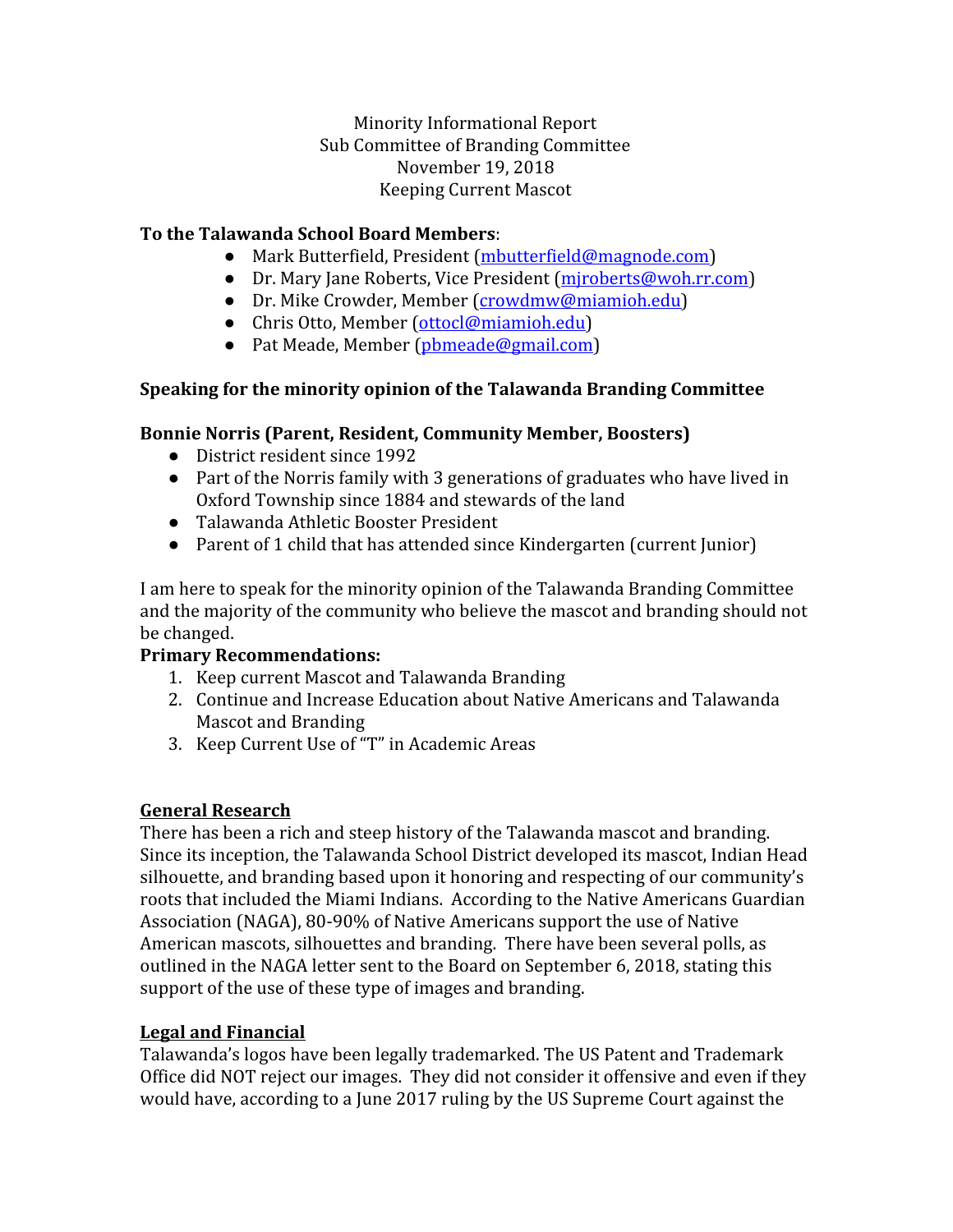government,

[\(https://www.washingtonpost.com/politics/courts\\_law/supreme-court-rejecting-tr](https://www.washingtonpost.com/politics/courts_law/supreme-court-rejecting-trademarks-that-disparage-others-violates-the-first-amendment/2017/06/19/26a33ffa-23b3-11e7-a1b3-faff0034e2de_story.html?noredirect=on&utm_term=.16f8ef3b927e) [ademarks-that-disparage-others-violates-the-first-amendment/2017/06/19/26a33](https://www.washingtonpost.com/politics/courts_law/supreme-court-rejecting-trademarks-that-disparage-others-violates-the-first-amendment/2017/06/19/26a33ffa-23b3-11e7-a1b3-faff0034e2de_story.html?noredirect=on&utm_term=.16f8ef3b927e) [ffa-23b3-11e7-a1b3-faff0034e2de\\_story.html?noredirect=on&utm\\_term=.16f8ef3b9](https://www.washingtonpost.com/politics/courts_law/supreme-court-rejecting-trademarks-that-disparage-others-violates-the-first-amendment/2017/06/19/26a33ffa-23b3-11e7-a1b3-faff0034e2de_story.html?noredirect=on&utm_term=.16f8ef3b927e) [27e\)](https://www.washingtonpost.com/politics/courts_law/supreme-court-rejecting-trademarks-that-disparage-others-violates-the-first-amendment/2017/06/19/26a33ffa-23b3-11e7-a1b3-faff0034e2de_story.html?noredirect=on&utm_term=.16f8ef3b927e), it was determined, under the free speech clause of the First Amendment, speech may not be banned on the ground that it expresses ideas that offend.

Removal of the Braves and the Brave Head will be outrageously expensive. Wouldn't these funds be better spent on the education curriculum, student services, and meeting the needs of every student, including the materials to do a better job of educating about the history of the native peoples of our area that include the Braves that we are named for and represent?

In a time when our district has entered into deficit spending as specified on the 5-year forecast, some of the additional monetary and non-monetary costs to change the branding would include:

- a. High School -just gym floor and turf field would be close to \$470,000
	- i. New Turf field Braves \$450,000 originally funded by COMMUNITY donations, NOT public dollars.
	- ii. New Gym Floors \$20,000
	- iii. Athletic Uniforms/Warm-Ups \$66,000 for both THS/TMS
	- iv. Hall of Fame display -Miscellaneous Costs
	- v. Trophy cases and awards displays -Miscellaneous Costs
- b. Middle School
	- i. Retiling Talawanda Tribe logo on Commons Wall in TMS -Miscellaneous Costs
	- ii. Athletics Uniforms/Warm-ups
- c. Elementary Signage -Miscellaneous Costs
- d. Miscellaneous Costs Estimated at \$10,000
- e. Levy passage in the future could be on line not passing would be detrimental to EVERY kid in the district
- f. The time and money spent to make additional decisions about what needs to be changed, what is altered, and what is not changed i.e. staff time, salaries, changes and alterations, etc. in a period where we are deficit spending. Will fewer services be provided to students and staff, as there is only so much money?

# **Education**

While several individuals attempted to speak on behalf of Native Americans, the opinion of using race based images and branding as established in the Talawanda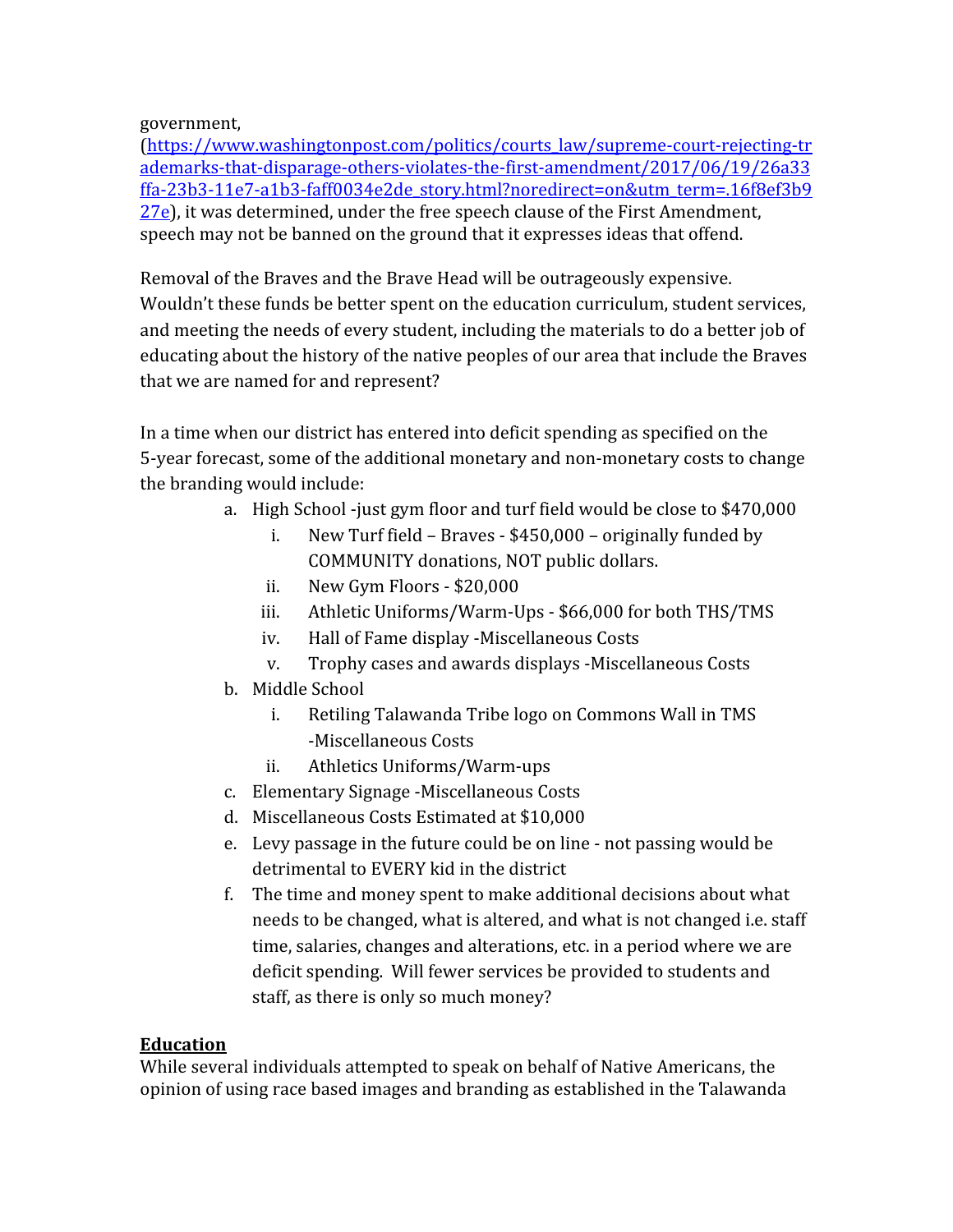School District is split just like our community. The Branding Committee members as well as the Talawanda community all agree that continued education is needed. Honoring and respecting the rich history of the Native Americans is critical as to not lose our community's foundation.

NAGA's mission is to educate, not eradicate the Native American history. There is much misinformation within our community such as the Talawanda name was based after a Native American tribe or that the word is a Native American word. Our current branding and mascot emphasizes the positive qualities of Native Americans. Currently, there is a fourth grade lesson that is being implemented in all three Talawanda School District elementary schools. This is the first step in education as well as ensuring the Native American history is not lost and forgotten, but respected, cherished and honored. Our current branding and mascot also honors, respects, and maintains our community's foundation that started with the Miami Native Americans.

#### **Harm to Constituents**

The majority committee's opinion argued that the use of a race based branding and image would harm students. While these parents and students have stated that this type of branding has hurt children, there are other current students, past students, and families - who also have Native American ancestry - who disagree with those opinions. The majority committee's opinion and those that want to change the mascot and Talawanda branding do not advocate for the opinions of all students, past students, family members and community members who differ in their opinion and want to keep the current branding and mascot. These change advocates sight the potential for insensitivity, harassment, and negative behaviors that have occurred and continue to occur thus spawning a reason for change. However, evidence from the discipline records search over the past 3 years found only 2 culturally based disciplinary issues. Neither discipline record was Native American based or repeated after discipline measures were enacted. Even if the branding and mascot were changed, these types of issues and problems may occur in the future. To resolve this negative perception and behaviors, our school district as well as the community need to continue to educate our students. Our school district will continue to address any issue of harassment, injustice, and insensitivity, which we already do. Changing the branding and mascot, alone, will not resolve these types of issues.

Additionally, the majority opinion states, "At a minimum, we should avoid exposing our students to unnecessary risks of harm." However, they are only applying this statement to this particular issue. There are many issues facing our students today that require resources, time, and effort – mental health, school safety, state report card achievement, class sizes, violence and drug abuse. Since this branding issue first came up, districts have been faced with the task of educating students in an environment that is becoming increasingly volatile. The time and money that the majority committee wants to spend on this branding issue could be better utilized to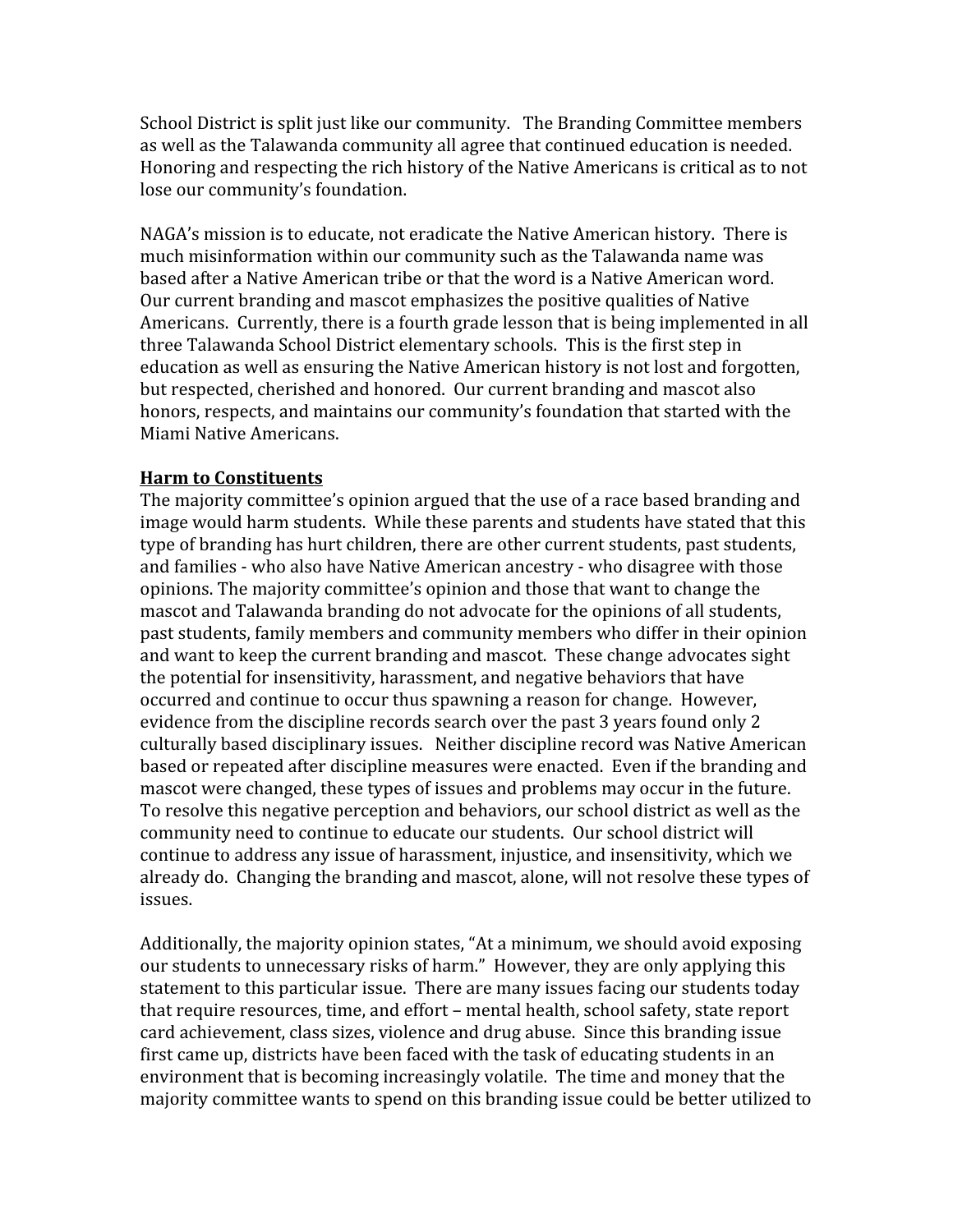meet their goal of avoiding exposing our students to unnecessary risks of harm by focusing on these more fatal issues that ALL of our students are facing.

The committee's majority opinion stated that the mascot and branding needs to change. Some people have stated that the Talawanda mascot and branding emphasize stereotypical and negative attributes of Native Americans. The Talawanda mascot and branding has changed over time (4 Times) to ensure the stereotypical and negative attributes were not emphasized. The logo is a silhouette with no distinguishable, stereotypical or comical attributes. The mascot and branding found within the Talawanda school district discourages the negative and stereotypical attributes.

There is evidence to counter the majority committee's opinion that the current mascot and Talawanda branding negatively affects students and the community. NAGA and community members who have Native American ancestry have stated the current mascot and Talawanda branding is honorable and do not negatively impact themselves or others in the community. Replacing or retiring our current mascot and branding will cause harm to our students and community. Our community's foundation was based upon the Native Americans who resided in our area. Taking away this foundation does not honor our Native Americans. It destroys our foundation and hides our rich and steep history.

## **Community**

This issue transcends racial motivations and is a Talawanda community issue. A **community** is a familiar thread used to bring people together. As human beings, we need a sense of belonging, and that sense of belonging is what connects us to the many relationships we develop. Being the "Braves" is an identity that brings our community together. It ties generation to generation, as evidenced by our latest Hall of Fame induction when 2 new inductees wore their letter jackets to the induction festivities at Friday night's game. Being the Braves just bolsters our community values and traditions. It is the familiar thread that spans the generations and peoples within our community.

When students enter the district, whether as a Kindergartener or high school student, they become part of the Braves community, and families with multiple children are embarking on a community membership that could last decades. This has been clearly shown through the speakers at the previous board meetings. Those in favor of keeping with our tradition are not just from a certain age group or demographic, but span from current students and their families to previous generations. This is a farther-reaching commitment than simply 4 years at a university.

The Talawanda School District was built on inclusiveness, education, and respecting others. Removal of artifacts, past history, and the current mascot and branding will do harm to our community. As evidenced by the numerous letters, emails, and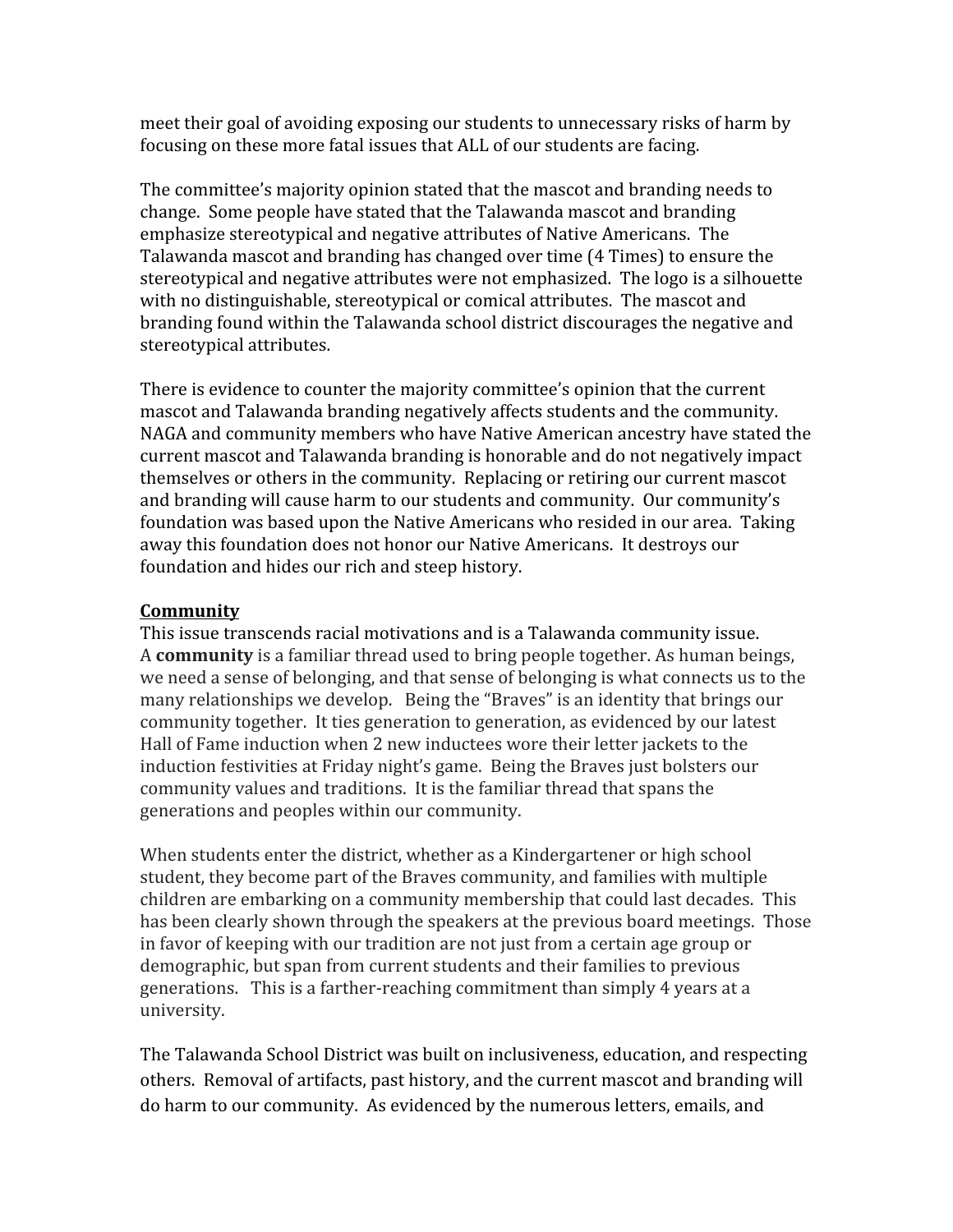petition, the community believes the current mascot and branding is respectful and honors our foundation. The changing of the mascot and the branding will cause the Talawanda community to be divided. There may be vocal proponents to change, but most of those people are within the small constituency of the city limits and many who do not have any stake in the district or the kids we serve.

Talawanda is a diverse community. Our Board of Education represents many people and communities OUTSIDE of the City of Oxford and Miami University, many who may not have the opportunity or know how to voice their opinion at a board meeting, and a majority of those constituents value the name, the tradition, and the honor that comes with being the "BRAVES". Future levies, financial security of the district, and decisions will be negatively affected as those community members will no longer support or vote for district levies. People who disagree with the Board's decision will vote and use the polls to express their dissatisfaction. People who do not understand the change process may also become disenfranchised and vote against the needs of the school.

### **Lessons to Learn Rebranding – A Case Study**

The majority opinion expressed that changing the mascot would solve and reduce or eliminate the likelihood that this issue would further divide our community. However, this has not been the case for a school in Oregon that has recently adopted the "compromise" of changing their mascot from "Braves" to "Brave."

A school in Reedsport, Oregon recently had to comply with a state mandate that schools could no longer use race based images and branding unless the Native Americans in their area approved of a Native American branding. This school district is very similar to Talawanda. This school had some Native Americans that attended the school just like Talawanda. A majority of the students are not of Native American ancestry. This school changed its name from Braves to Brave. The district used the red letter "R" to represent the school district. This is the same proposal the majority committee members have just presented.

After communicating with staff at this school district, the staff indicated that even though those changes were made, the school district's spirit has continued to dwindle. This change has had other negative effects over time. The Reedsport School also stated that they kept some of the items such as paintings and sculptures that were classified as artifacts. Many of the items found within their buildings and not classified as an artifact were moved and stored offsite. However, other items such as the uniforms, floors, and fields were changed over time and at a great cost to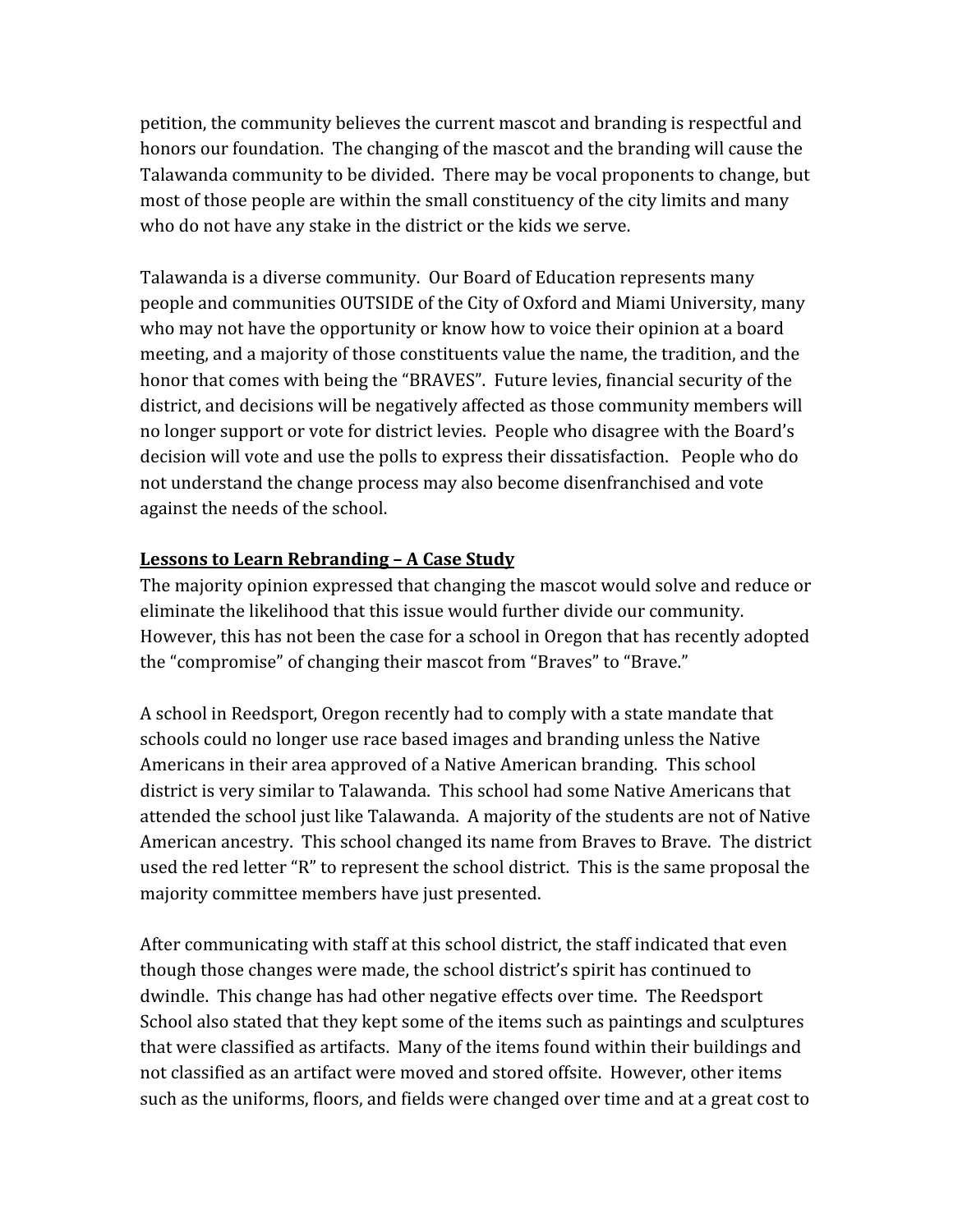the district. The amount of money spent to make this change has not been tracked by the district due to two reasons 1) their school funding is different from Ohio and that the districts receive their funds from the state, 2) the changes continue to occur as more items and activities are discovered resulting in a continued expenditure on this change each year.

Can Talawanda afford to make these changes in a deficit spending time? Will these expenditures take away from spending on students, services provided to students, and ultimately impede our student progress?

The Reedsport staff person stated that 2 out of 3 local Native American tribes in that area did not oppose the use of the mascot and branding and did not want a change. There were costs that were not factored or recorded over time that this staff membered cautioned us about. Many local Native Americans believed that the images and branding was not offensive. In fact, this community and staff are now stating that the change was negative and will continue to have negative implications for years to come. It is important to remember that education, respect, honor, and community play a vital role in education and the success of the school and community. We are heading down a dangerous road similar to Reedsport that will have negative implications for our community for decades to come.

#### **Conclusion**

The community and the minority report committee's members are in favor of keeping the current mascot and branding that capitalizes on our rich history and steep community tradition. We also concur that additional education needs to occur within our schools and community to showcase our deepest and sincerest honoring of our community's foundation. It is imperative to honor and respect, not eradicate our history. We respectfully ask the Talawanda Board of Education to keep the current mascot and branding.

#### **Primary Recommendations:**

- 1. Keep current Mascot and Talawanda Branding
- 2. Continue and Increase Education about Native Americans and Talawanda Mascot and Branding
- 3. Keep Current Use of "T" in Academic Areas